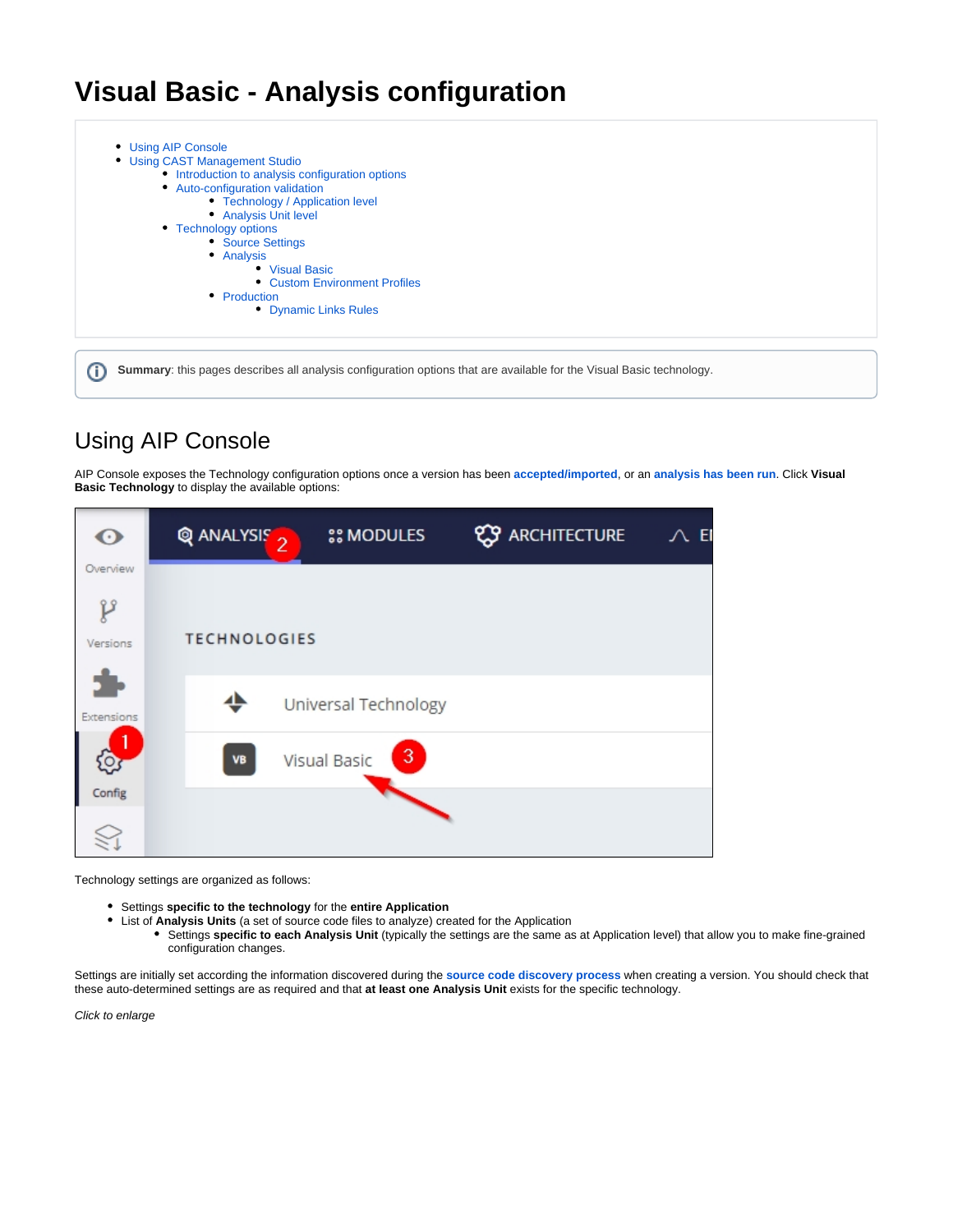| Technologies / vb                   |                             |                                                                     |  |  |  |  |
|-------------------------------------|-----------------------------|---------------------------------------------------------------------|--|--|--|--|
| Visual Basic<br>$\hat{\phantom{a}}$ |                             |                                                                     |  |  |  |  |
|                                     | Default Handling            | Compare references only by file name                                |  |  |  |  |
| Dependencies<br>۸                   |                             |                                                                     |  |  |  |  |
| Code analysis dependencies          |                             | $+$ ADD                                                             |  |  |  |  |
| Origin $\downarrow$                 | Source                      | Target                                                              |  |  |  |  |
| த                                   | VB All Analysis Units of vb | AUTO-UA-SQL<br>Ħ                                                    |  |  |  |  |
|                                     |                             | Rows per page: $10 \times 1 - 1$ of $1 \leftarrow$<br>$\rightarrow$ |  |  |  |  |

| <b>Default Handling</b>              | During the analysis, when this option is selected, the analyzer will take into account <b>predefined constants</b> and any <b>#Const</b> di<br>rectives contained in the project.                                     |
|--------------------------------------|-----------------------------------------------------------------------------------------------------------------------------------------------------------------------------------------------------------------------|
| Compare<br>references by<br>filename | If you select this option, the analyzer will compare ActiveX references in the <b>.VBP</b> file using the <b>filename only</b> . If the option is<br>left blank, references are compared using the full path instead. |

## <span id="page-1-1"></span><span id="page-1-0"></span>Using CAST Management Studio

## Introduction to analysis configuration options

The CAST Management Studio has three levels at which analysis configuration options can be set:

| Тe<br>ch<br>nol<br>ogy  | • The options available at this level are valid for all Applications managed in the CAST Management Studio.<br>• These are the default options that will be used to populate the same fields at Application and Analysis Unit level. If you need to define<br>specific options for a specific Application or Analysis Unit, then you can override them.<br>• If you make a change to a specific option at Application or Analysis Unit level, and then subsequently change the same option at Tech<br>nology level, this setting will NOT be mirrored back to the Application or Analysis Unit - this is because specific settings at Application<br>and Analysis Unit level have precedence if they have been changed from the default setting available at Technology level. |
|-------------------------|--------------------------------------------------------------------------------------------------------------------------------------------------------------------------------------------------------------------------------------------------------------------------------------------------------------------------------------------------------------------------------------------------------------------------------------------------------------------------------------------------------------------------------------------------------------------------------------------------------------------------------------------------------------------------------------------------------------------------------------------------------------------------------|
| Ap<br>pli<br>cat<br>ion | • The options available at this level set are valid for all corresponding Analysis Units defined in the current Application (so making<br>changes to a specific option will mean all Analysis Units in that specific Technology will "inherit" the same setting). If you need to define<br>specific options for a specific Analysis Unit in a specific Technology, then you can do so at Analysis Unit level.                                                                                                                                                                                                                                                                                                                                                                  |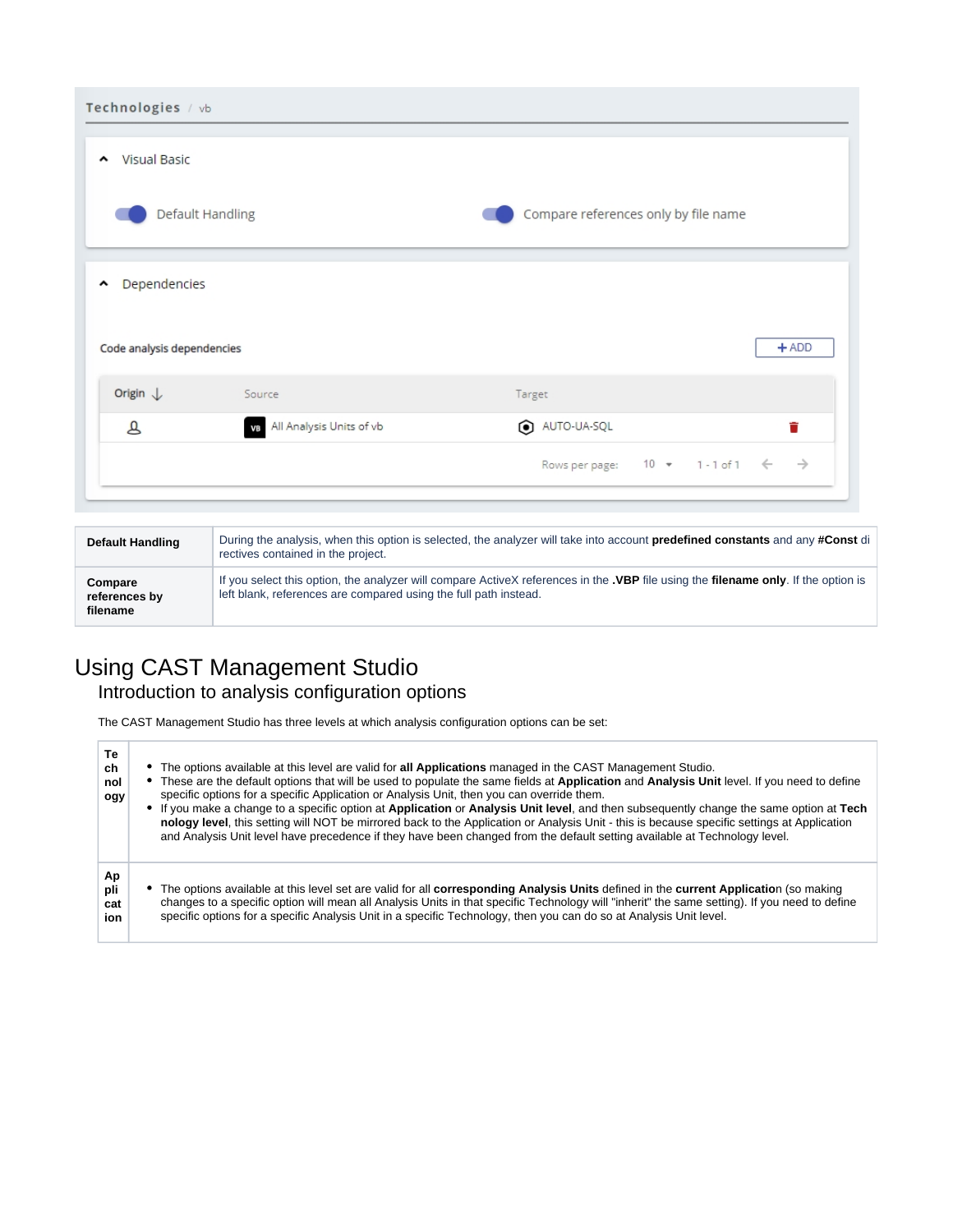| An<br>aly<br>sis<br>Un<br>it | Options available at this level are valid only for the specific Analysis Unit.<br>An Analysis Unit can best be described as a set of configuration settings that govern how a perimeter of source code is consistently<br>analyzed.<br>• Analysis Units are automatically created when you use the Set as current version option to deploy the delivered source code - as such<br>they correspond to Projects discovered by the CAST Delivery Manager Tool. However, they can also be created manually for situations<br>where no Analysis Unit has been automatically created for a given project.<br>When the Analysis Unit has been created <b>automatically</b> , options will "inherit" their initial configuration settings from the discovery<br>process in the CAST Delivery Manager Tool (i.e. "project" settings). Where an option could not be defined automatically via the<br>CAST Delivery Manager Tool, it will "inherit" its initial configuration settings from those defined at Technology level and at Applicati<br>on level.<br>Analysis Units that are manually defined will "inherit" their initial configuration settings from the settings defined at Technology<br>level and at Application level.<br>Modifying an identical option at Technology level or at Application level will automatically update the same option in the Analysis<br>Unit editor unless that specific option has already been modified independently in the Analysis Unit editor. |
|------------------------------|------------------------------------------------------------------------------------------------------------------------------------------------------------------------------------------------------------------------------------------------------------------------------------------------------------------------------------------------------------------------------------------------------------------------------------------------------------------------------------------------------------------------------------------------------------------------------------------------------------------------------------------------------------------------------------------------------------------------------------------------------------------------------------------------------------------------------------------------------------------------------------------------------------------------------------------------------------------------------------------------------------------------------------------------------------------------------------------------------------------------------------------------------------------------------------------------------------------------------------------------------------------------------------------------------------------------------------------------------------------------------------------------------------------------------------------------------------------------------------|
|                              | Some settings at Application and Analysis Unit level have a "Reset" option - using this will reset the option to the value set at the parent<br>level:                                                                                                                                                                                                                                                                                                                                                                                                                                                                                                                                                                                                                                                                                                                                                                                                                                                                                                                                                                                                                                                                                                                                                                                                                                                                                                                             |
|                              | <b>Struts Version</b><br>Not Used                                                                                                                                                                                                                                                                                                                                                                                                                                                                                                                                                                                                                                                                                                                                                                                                                                                                                                                                                                                                                                                                                                                                                                                                                                                                                                                                                                                                                                                  |

## <span id="page-2-0"></span>Auto-configuration validation

## <span id="page-2-1"></span>**Technology / Application level**

Using the **Technology level** or **Application level** options, validate the **settings** for Visual Basic packages. Make any update as required. These settings apply to the Technology or Application as a whole (i.e. **all Analysis Units**):

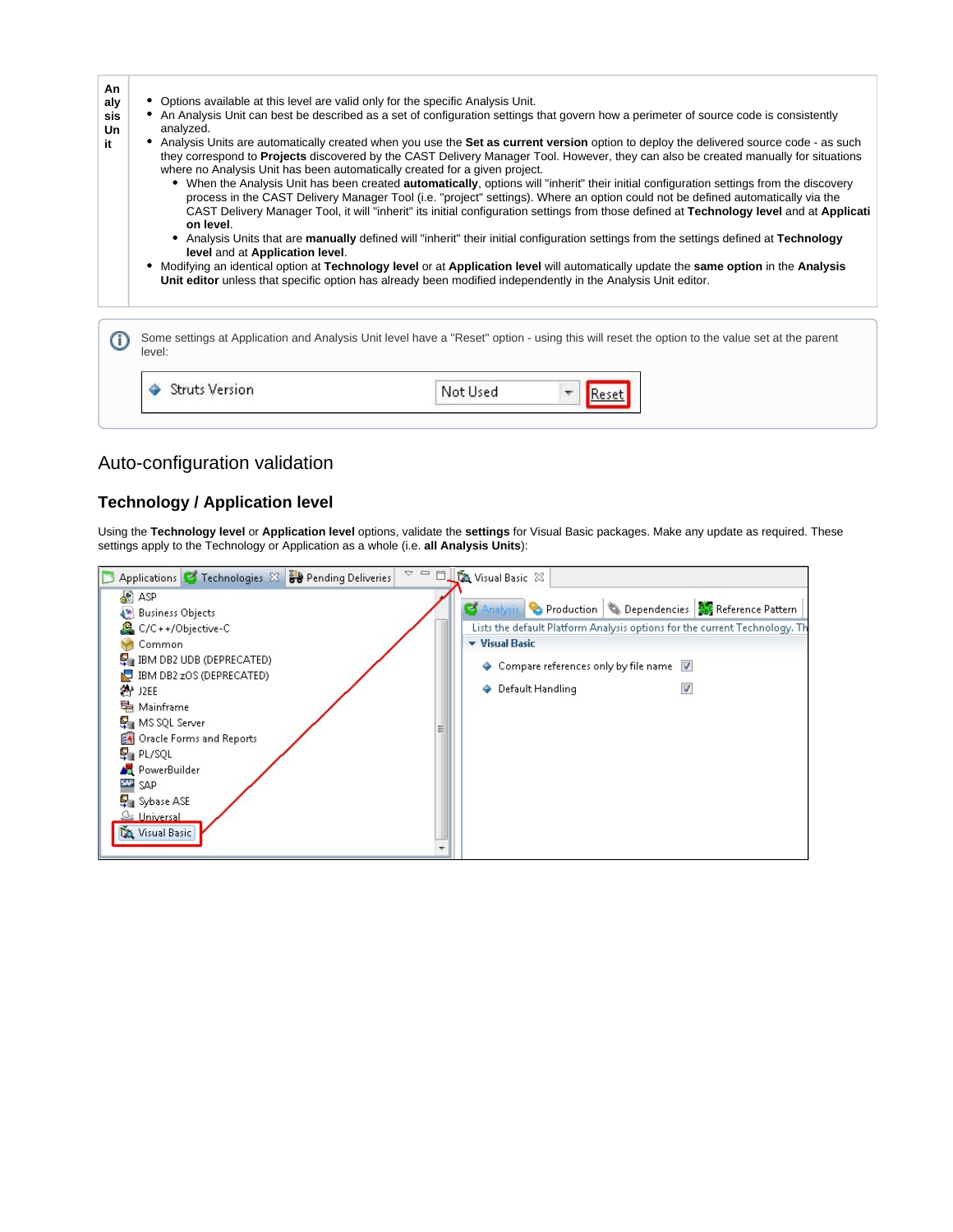| MEUDON X |                                                                                      |                 |  |                                                                                                                  |
|----------|--------------------------------------------------------------------------------------|-----------------|--|------------------------------------------------------------------------------------------------------------------|
|          | <b>Delivery 12 Current Version 3 Analysis</b> & Dependencies <b>&amp; Production</b> |                 |  | Content Enrichment                                                                                               |
|          |                                                                                      |                 |  | Lists the Analysis options (initialized at Technology level) for each Technology in the Application. Options are |
|          | 电 Mainframe H MS SQL Server AQ PowerBuilder 成 Visual Basic                           |                 |  |                                                                                                                  |
|          | v Visual Basic                                                                       |                 |  |                                                                                                                  |
|          | ♦ Compare references only by file name                                               | Ø               |  |                                                                                                                  |
| ٠        | Default Handling                                                                     | V               |  |                                                                                                                  |
|          | <b>v</b> Custom Environment Profiles                                                 |                 |  |                                                                                                                  |
|          | ◆ Custom Environment Profiles ●                                                      | $\times$ $\sim$ |  |                                                                                                                  |
|          | Name                                                                                 |                 |  |                                                                                                                  |
|          |                                                                                      |                 |  |                                                                                                                  |
|          |                                                                                      |                 |  |                                                                                                                  |
|          |                                                                                      |                 |  |                                                                                                                  |

### <span id="page-3-0"></span>**Analysis Unit level**

To inspect the **auto-generated analysis** configuration, you should review the settings in each Analysis Unit - they can be accessed through the **Applic ation editor**:

|                          |                                              | <b>of Delivery for Current Version Companysis &amp; Dependencies Company Production Co Content Enrichment &amp; User Input Security   "s</b> |                                                                          |  |                                                                                                                                      |                                                                                                                                                                                                                  |                                                                                                                                                                                                                                     |
|--------------------------|----------------------------------------------|----------------------------------------------------------------------------------------------------------------------------------------------|--------------------------------------------------------------------------|--|--------------------------------------------------------------------------------------------------------------------------------------|------------------------------------------------------------------------------------------------------------------------------------------------------------------------------------------------------------------|-------------------------------------------------------------------------------------------------------------------------------------------------------------------------------------------------------------------------------------|
|                          |                                              |                                                                                                                                              |                                                                          |  |                                                                                                                                      |                                                                                                                                                                                                                  |                                                                                                                                                                                                                                     |
| <b>Deployed Packages</b> |                                              |                                                                                                                                              |                                                                          |  |                                                                                                                                      |                                                                                                                                                                                                                  |                                                                                                                                                                                                                                     |
| Type                     |                                              | Package name                                                                                                                                 |                                                                          |  |                                                                                                                                      |                                                                                                                                                                                                                  |                                                                                                                                                                                                                                     |
| File System Package      |                                              | <b>MAINFRAME</b>                                                                                                                             |                                                                          |  |                                                                                                                                      |                                                                                                                                                                                                                  |                                                                                                                                                                                                                                     |
| File System Package      |                                              | PB.                                                                                                                                          |                                                                          |  |                                                                                                                                      |                                                                                                                                                                                                                  |                                                                                                                                                                                                                                     |
|                          |                                              | <b>TSOL</b>                                                                                                                                  |                                                                          |  |                                                                                                                                      |                                                                                                                                                                                                                  |                                                                                                                                                                                                                                     |
| File System Package      |                                              | VB                                                                                                                                           |                                                                          |  |                                                                                                                                      |                                                                                                                                                                                                                  |                                                                                                                                                                                                                                     |
|                          |                                              |                                                                                                                                              |                                                                          |  |                                                                                                                                      |                                                                                                                                                                                                                  |                                                                                                                                                                                                                                     |
|                          |                                              |                                                                                                                                              |                                                                          |  |                                                                                                                                      |                                                                                                                                                                                                                  |                                                                                                                                                                                                                                     |
|                          |                                              |                                                                                                                                              |                                                                          |  |                                                                                                                                      |                                                                                                                                                                                                                  |                                                                                                                                                                                                                                     |
|                          |                                              |                                                                                                                                              | Ш                                                                        |  |                                                                                                                                      |                                                                                                                                                                                                                  |                                                                                                                                                                                                                                     |
|                          |                                              | Displays the location of the selected Package's source code in the Source Code Deployment Folder.                                            |                                                                          |  |                                                                                                                                      |                                                                                                                                                                                                                  |                                                                                                                                                                                                                                     |
|                          |                                              |                                                                                                                                              |                                                                          |  |                                                                                                                                      |                                                                                                                                                                                                                  |                                                                                                                                                                                                                                     |
|                          | Name<br><b>La BookDemoDII</b><br>BookDemoGui | SQL Server Extraction Package<br><b>V</b> Analysis units <b>O</b> / X /                                                                      | Lists the Analysis Units for the Package selected above.<br>Project Path |  | C:\Users\James\Desktop\835_1645\DEPLOY\MEUDON\VB\BookDemoDII.vbp<br>C:\Users\James\Desktop\835_1645\DEPLOY\MEUDON\VB\BookDemoGui.vbp | This section lists the current Version of the Application's source code and all the packages that have been deployed for analysis.<br>Deployment Path<br>Analyze<br>$\sqrt{ }$ true<br>$\blacktriangledown$ true | C:\Users\James\Desktop\835_1645\DEPLOY\MEUD<br>C:\Users\James\Desktop\835_1645\DEPLOY\MEUD<br>C:\Users\James\Desktop\835_1645\DEPLOY\MEUD<br>C:\Users\James\Desktop\835_1645\DEPLOY\MEUD<br><b>Last Execution Status</b><br>z<br>e, |

## <span id="page-3-1"></span>Technology options

The available options for configuring an analysis are described below. Note that some options are not available at specific levels (Technology /Application/Analysis Unit):

## <span id="page-3-2"></span>**Source Settings**

This tab shows the location of each type of source code in the PowerBuilder Analysis Unit - this is determined automatically by the CAST Delivery Manager Tool. You should, however, review the configuration and make any changes you need: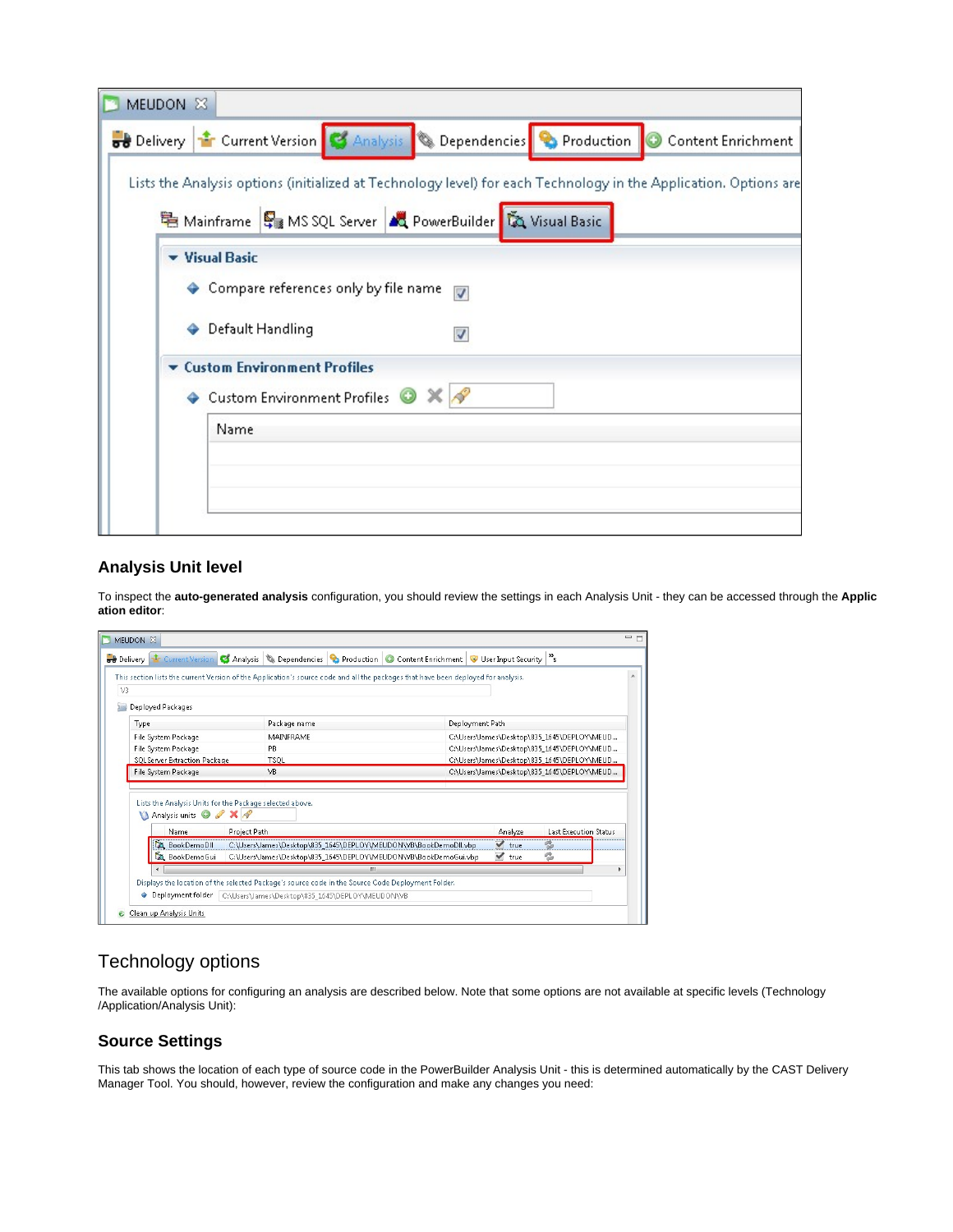|                     | <b>LA</b> BookDemoDII 23                 |                                                                                                                                                                                                                                                                                   |
|---------------------|------------------------------------------|-----------------------------------------------------------------------------------------------------------------------------------------------------------------------------------------------------------------------------------------------------------------------------------|
|                     | Name<br>BookDemoDII                      |                                                                                                                                                                                                                                                                                   |
|                     | Analysis Unit description                |                                                                                                                                                                                                                                                                                   |
|                     |                                          |                                                                                                                                                                                                                                                                                   |
|                     |                                          | Source Settings G Analysis C Production F Execute                                                                                                                                                                                                                                 |
|                     | Project Path                             | C:\Users\James\Desktop\835_1645\DEPLOY\MEUDON\VB\BookDemoDll.vbp                                                                                                                                                                                                                  |
|                     | Visual Studio Project File               | C:\Users\James\Desktop\835_1645\DEPLOY\MEUDON\VB\BookDemoDll.vbp                                                                                                                                                                                                                  |
| Proj<br>ect<br>path |                                          | The file based location of the corresponding project. This field is read-only. When the field contains User defined, this indicates that the<br>Analysis Unit has been defined manually instead of automatically following the use of the CAST Delivery Manager Tool.             |
| Tar<br>get          | information from the parent Application. | Indicates the path to the .VBP file for analysis purposes. If this Analysis Unit is automatically defined, then this field will already be<br>populated. You can choose a different source code location (use Browse) - or use the Reset button to re-populate the field with the |

## <span id="page-4-0"></span>**Analysis**

The settings in this tab govern how the source code is handled by the analyzer:

Click to enlarge

| <b>A</b> BookDemoDII 23            |                                                                        |
|------------------------------------|------------------------------------------------------------------------|
| Name BookDemoDII                   |                                                                        |
| Analysis Unit description          |                                                                        |
|                                    |                                                                        |
|                                    | Source Settings <b>C</b> Analysis <b>C</b> Production <b>*</b> Execute |
| <b>Visual Basic</b>                |                                                                        |
|                                    | Compare references only by file name<br>⊽                              |
| ♦ Default Handling                 | √                                                                      |
| <b>Custom Environment Profiles</b> |                                                                        |
| $\bullet$ x $\beta$ $\circ$        |                                                                        |
| Name                               |                                                                        |
|                                    |                                                                        |
|                                    |                                                                        |
|                                    |                                                                        |

#### <span id="page-4-1"></span>**Visual Basic**

| Compare<br>references by<br>filename | If you select this option, the analyzer will compare ActiveX references in the <b>.VBP</b> file using the <b>filename only</b> . If the option<br>is left blank, references are compared using the full path instead. |
|--------------------------------------|-----------------------------------------------------------------------------------------------------------------------------------------------------------------------------------------------------------------------|
| <b>Default Handling</b>              | During the analysis, when this option is selected, the analyzer will take into account <b>predefined constants</b> and any #Const<br>directives contained in the project.                                             |

## <span id="page-4-2"></span>**Custom Environment Profiles**

Only visible at Application and Analysis Unit level. See [Visual Basic - Environment Profiles](https://doc.castsoftware.com/display/TECHNOS/Visual+Basic+-+Environment+Profiles) for more information about this option.

## <span id="page-4-3"></span>**Production**